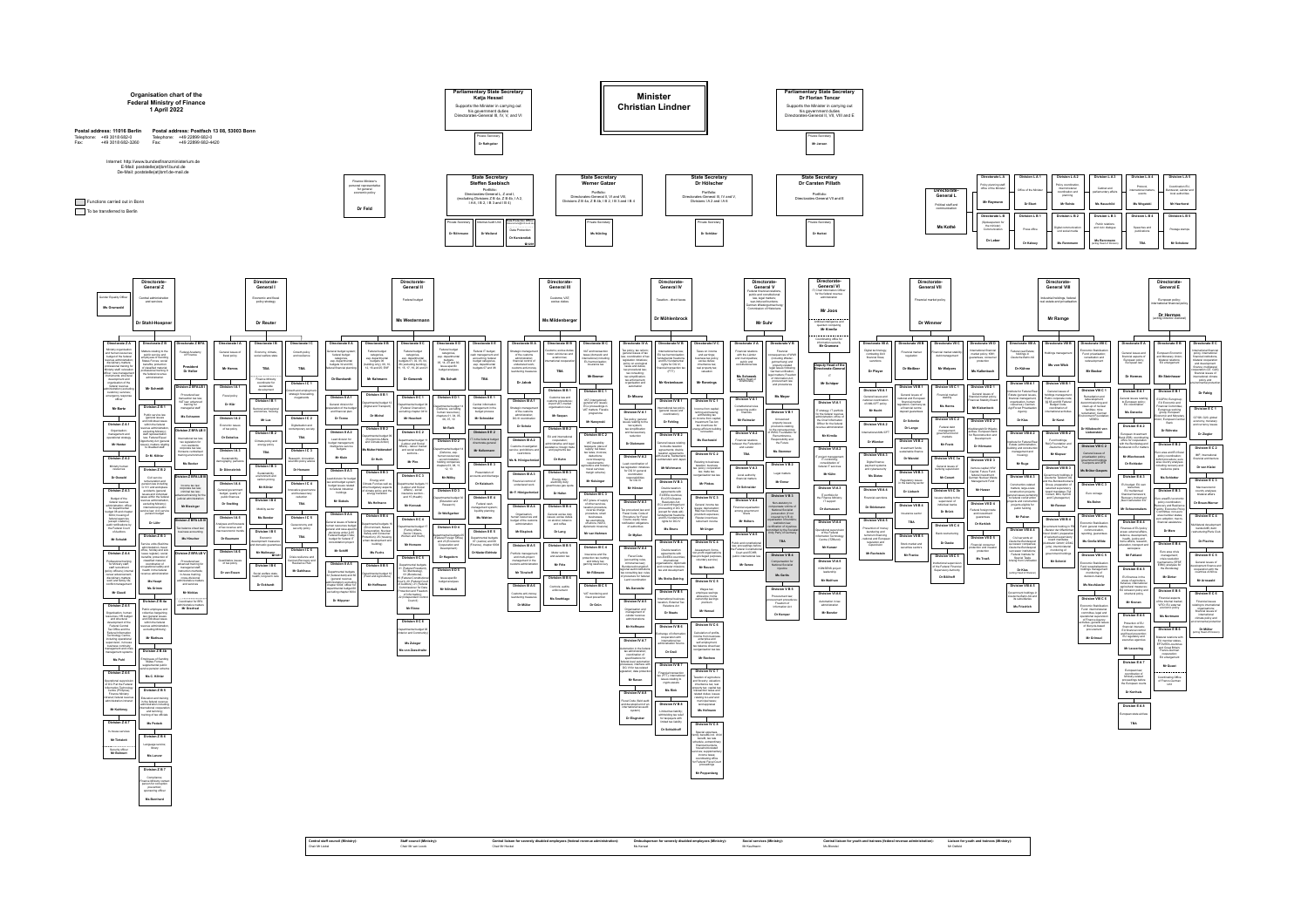## **Organisation chart of the Federal Ministry of Finance 1 April 2022**

**Postal address: 11016 Berlin** Telephone: +49 3018 682-0 Fax: +49 3018 682-3260Postal address: Postfach 13 08, 53003 Bonn Telephone: +49 22899 682-0 Fax: +49 22899 682-4420

> Internet: http://www.bundesfinanzministerium.de E-Mail: poststelle(at)bmf.bund.de De-Mail: poststelle(at)bmf.de-mail.de



Functions carried out in Bonn



To be transferred to Berlin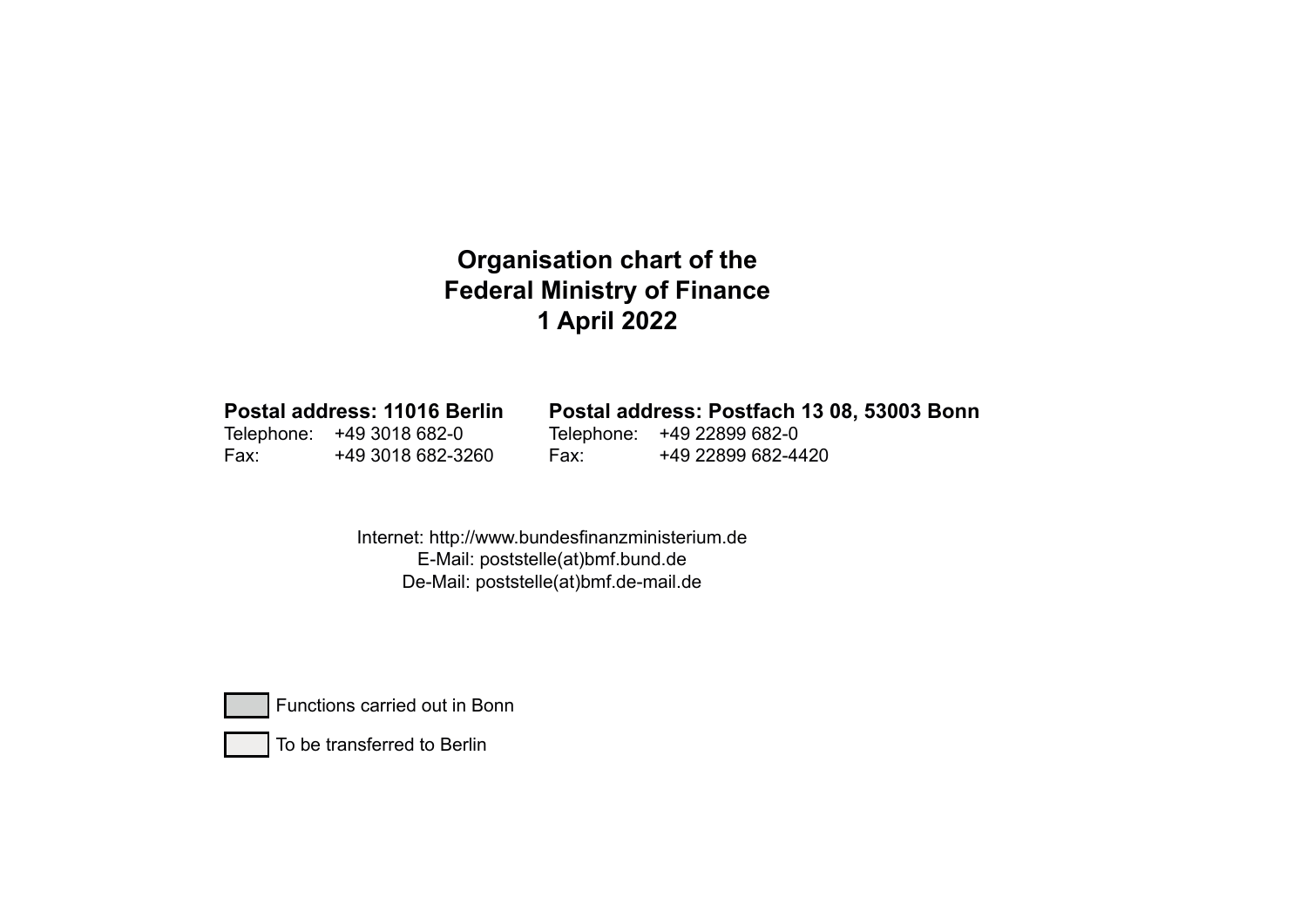

Finance Minister's personal representative for general economic policy

**Dr Feld**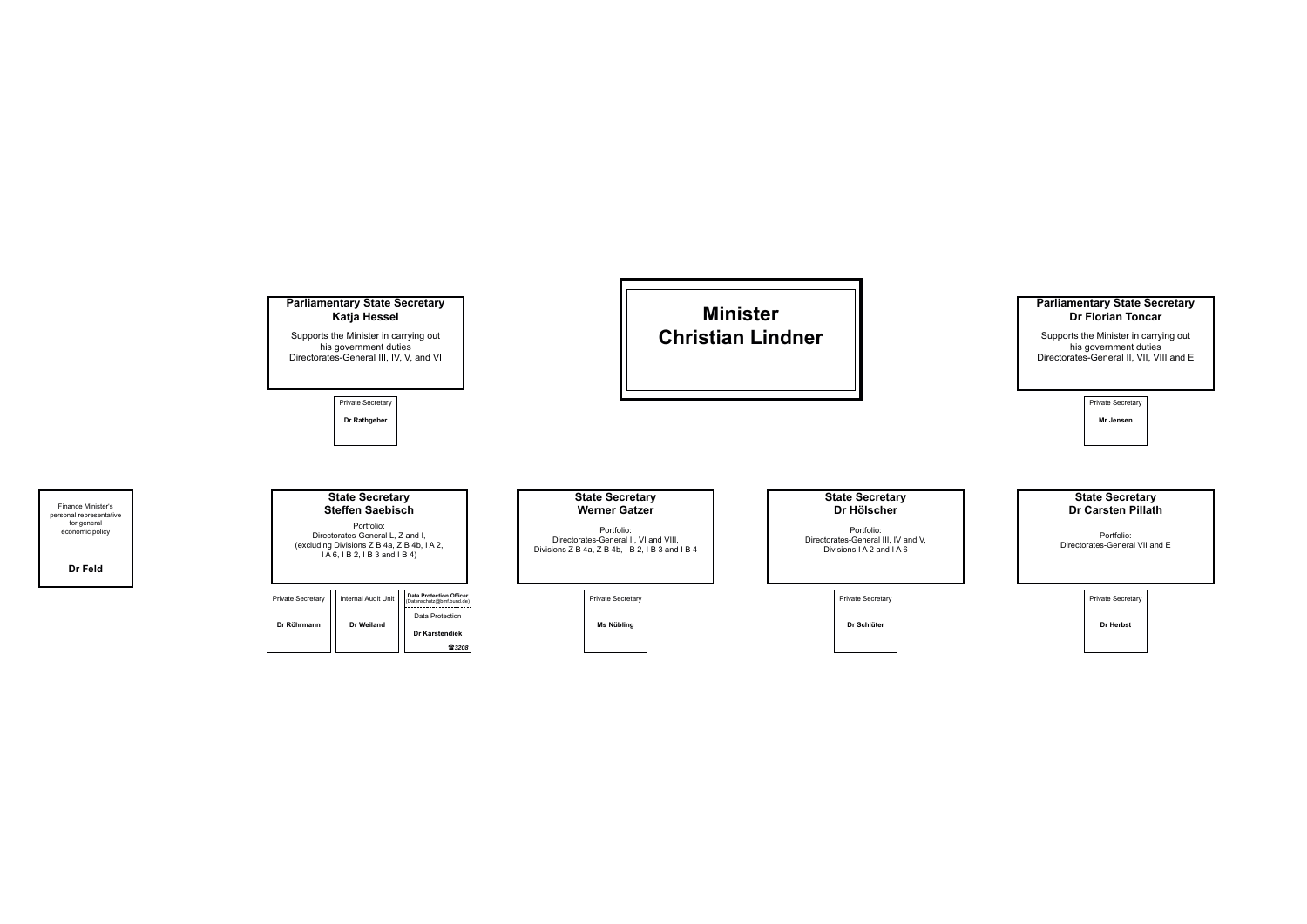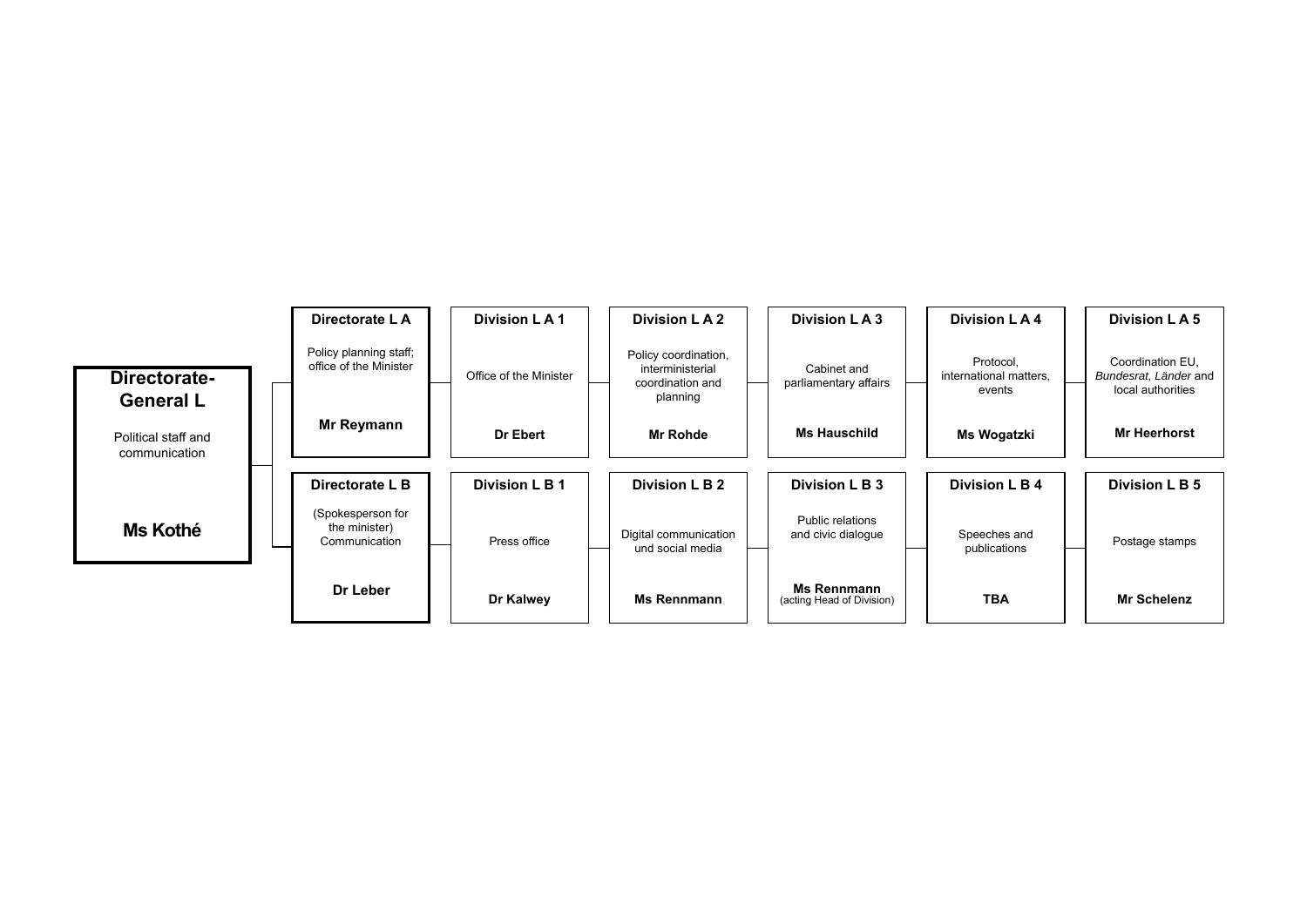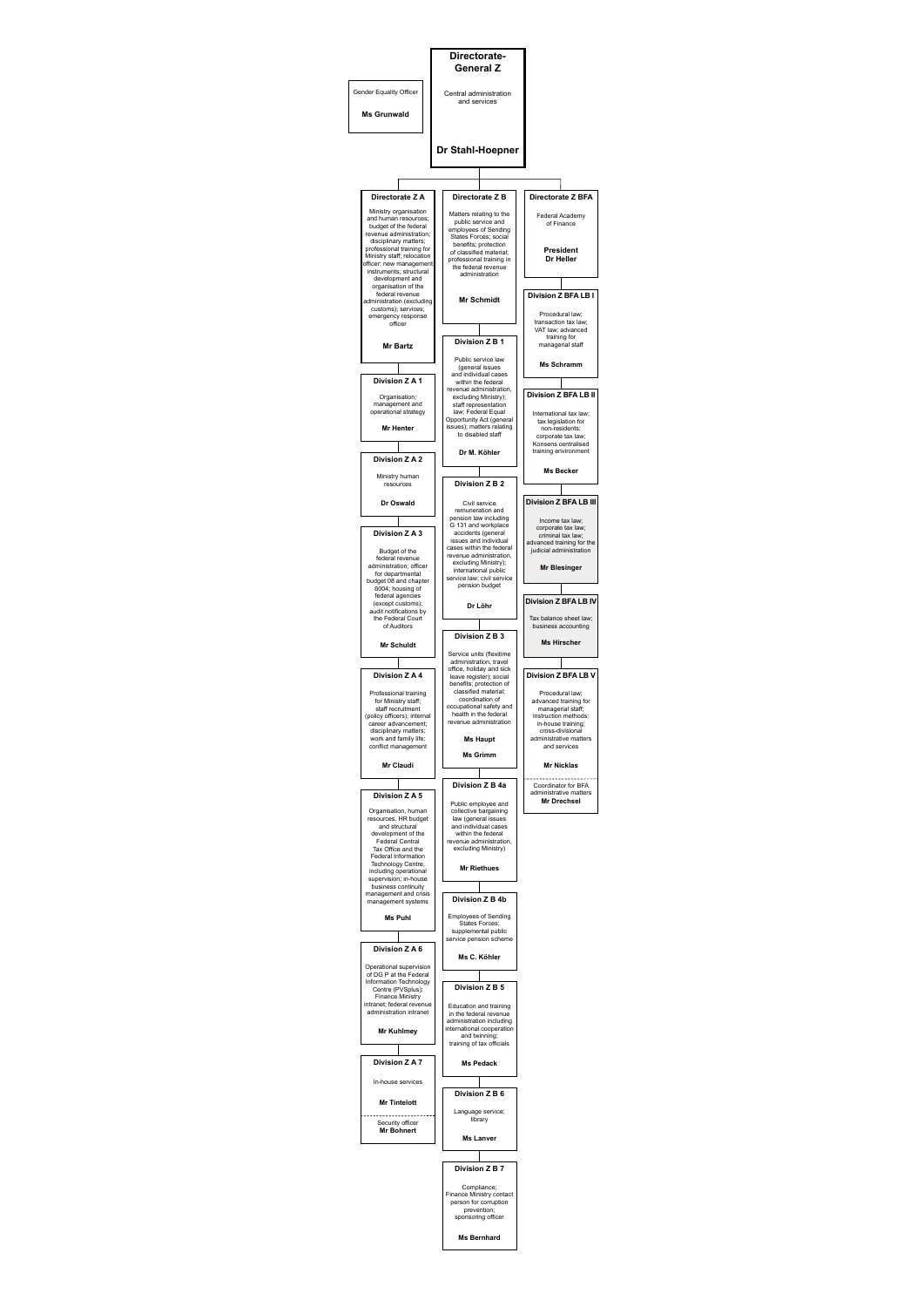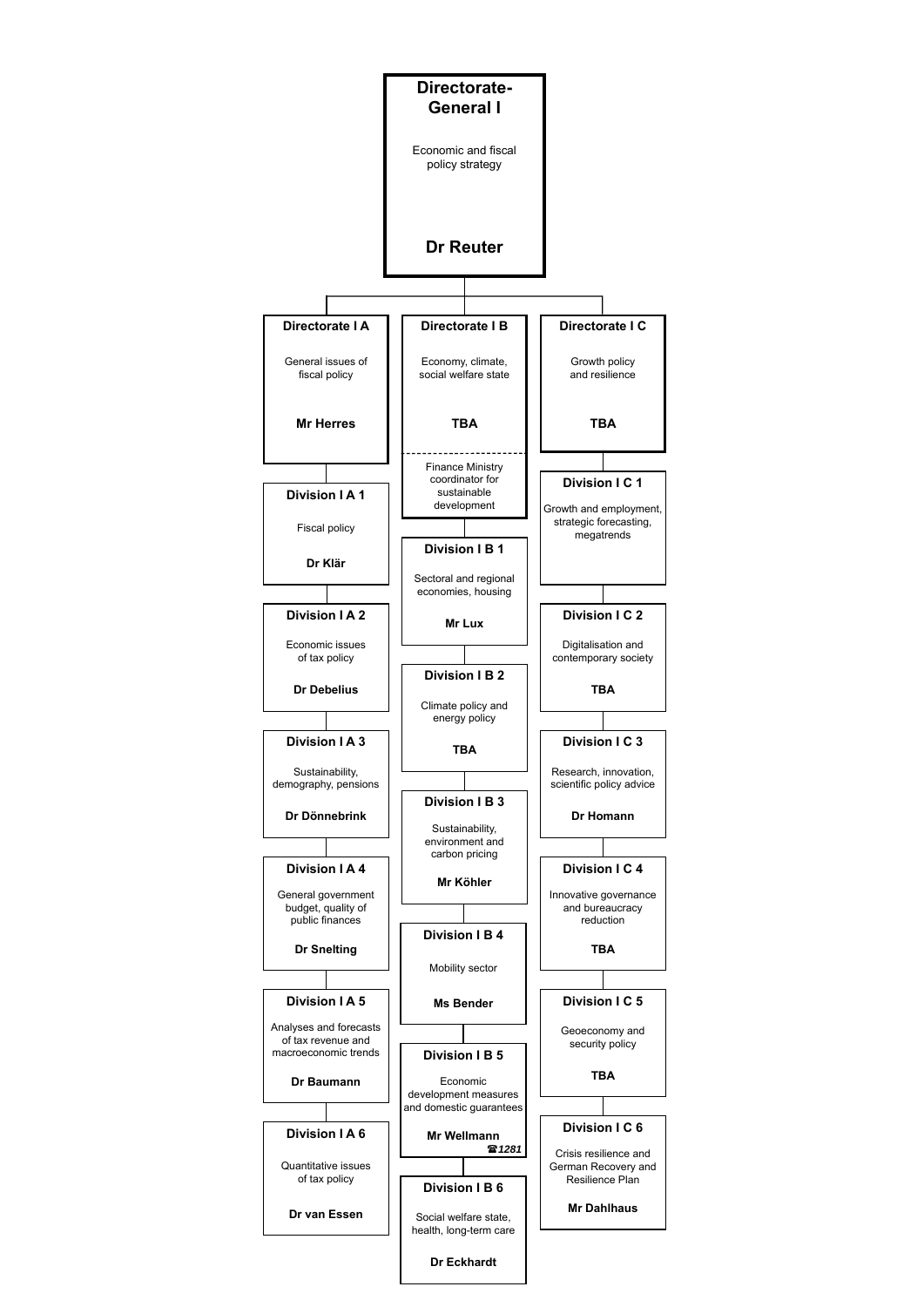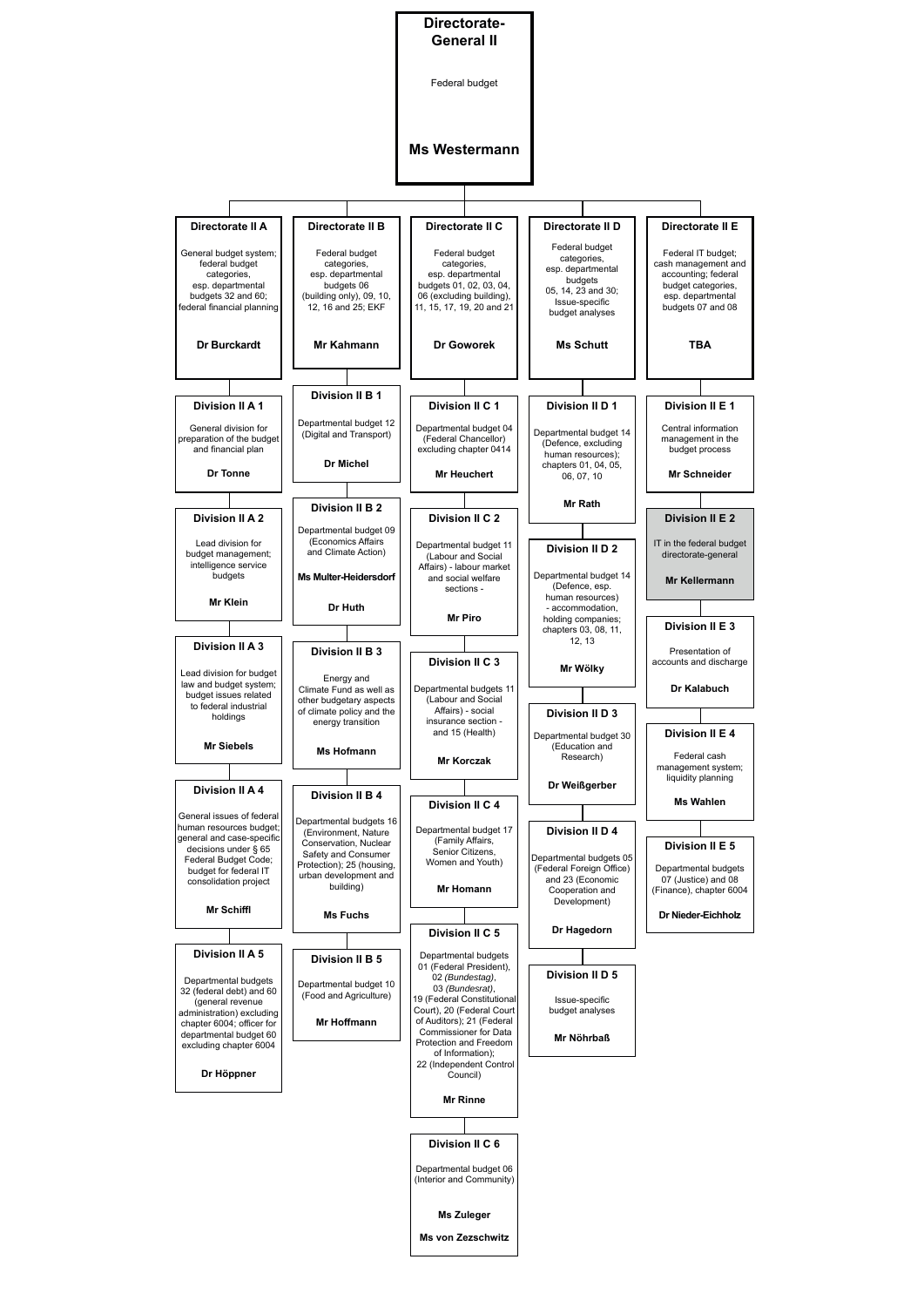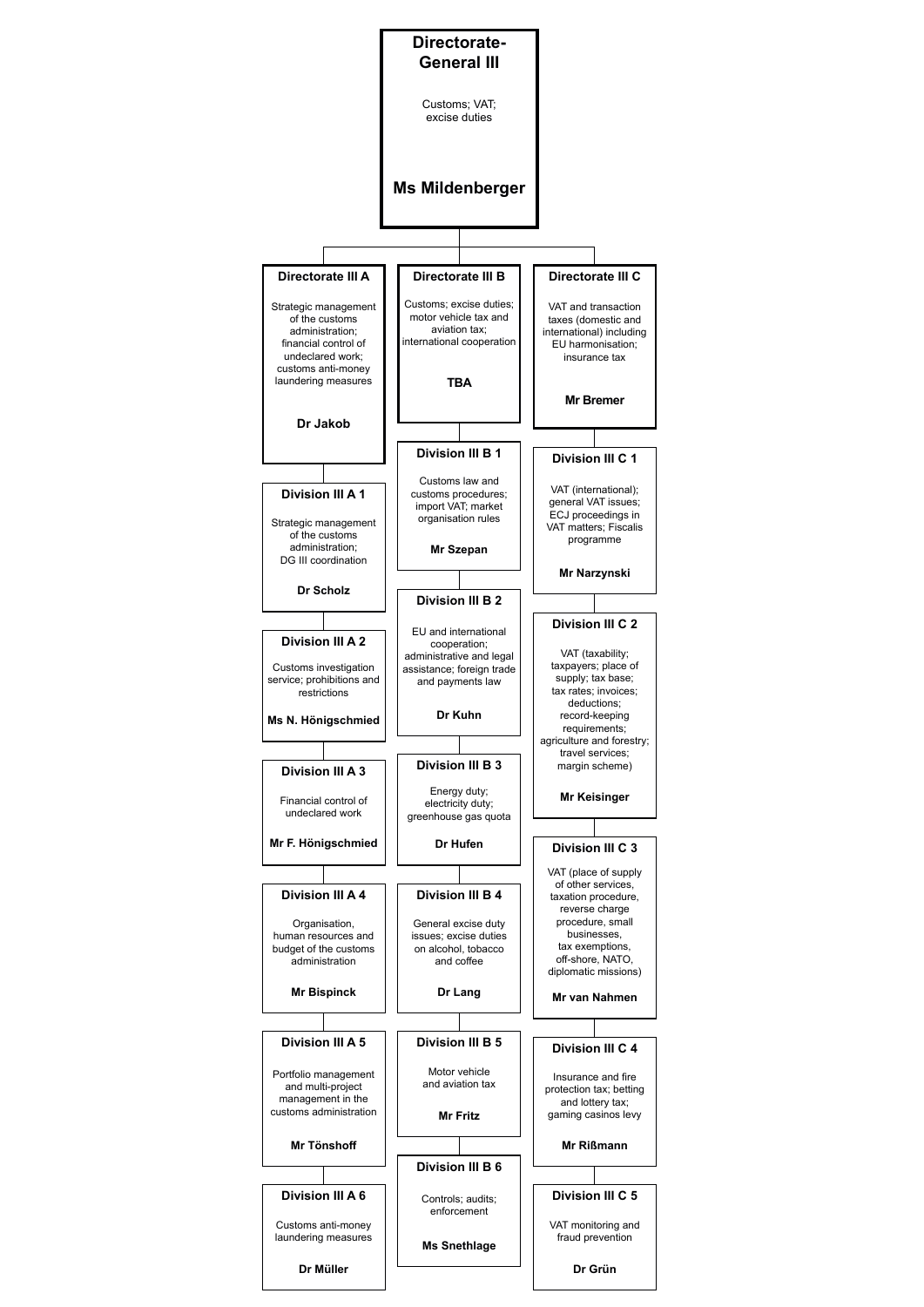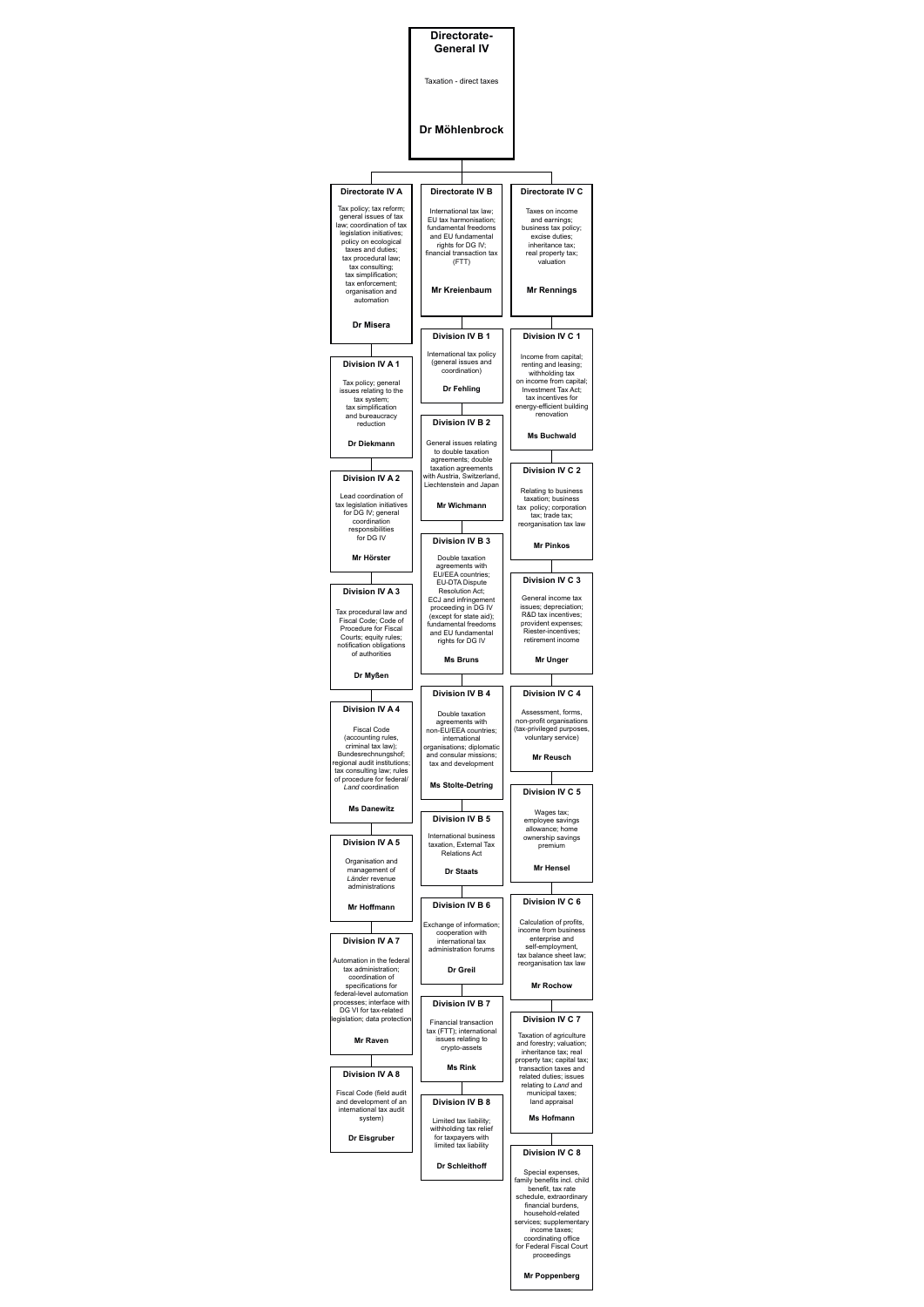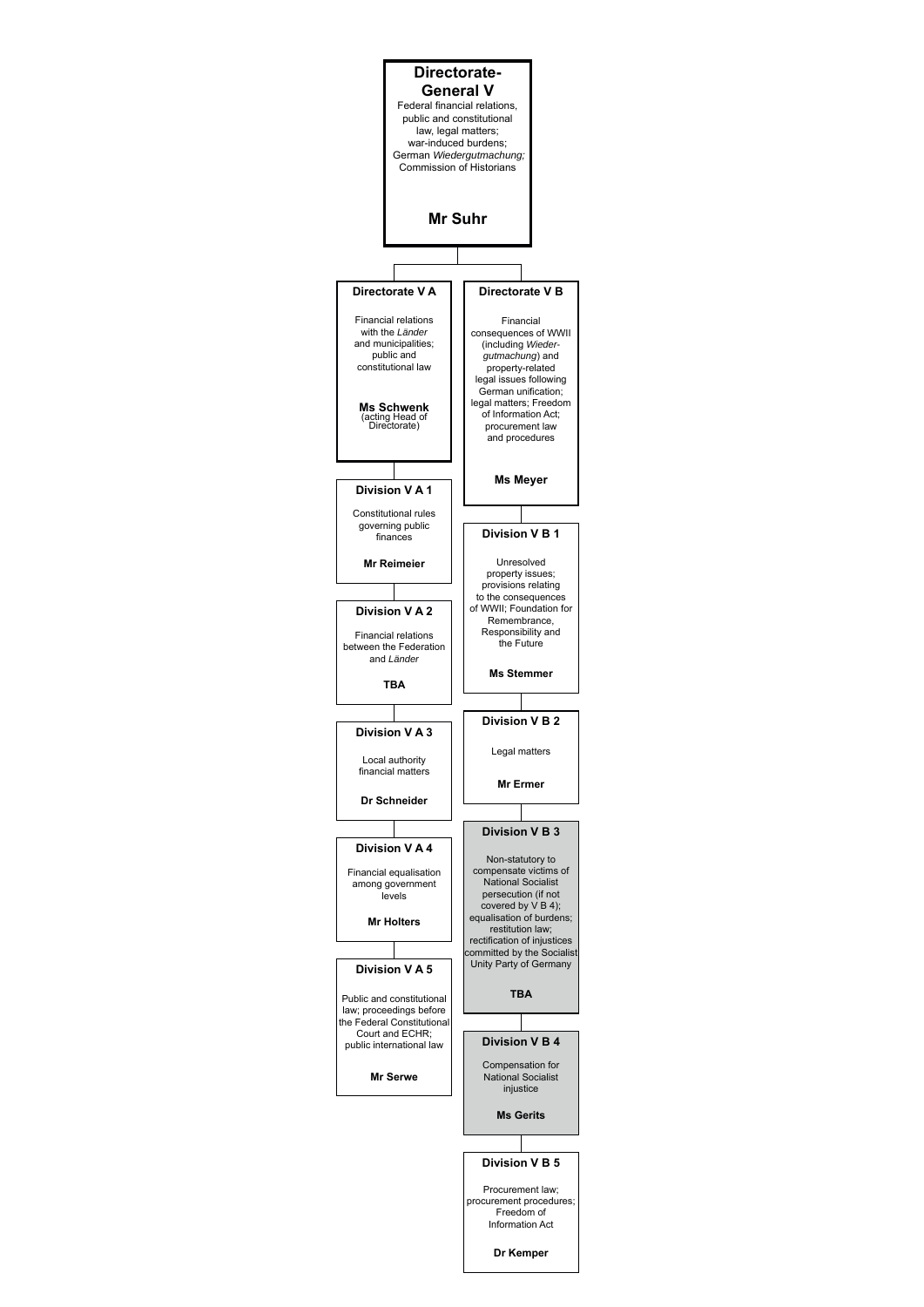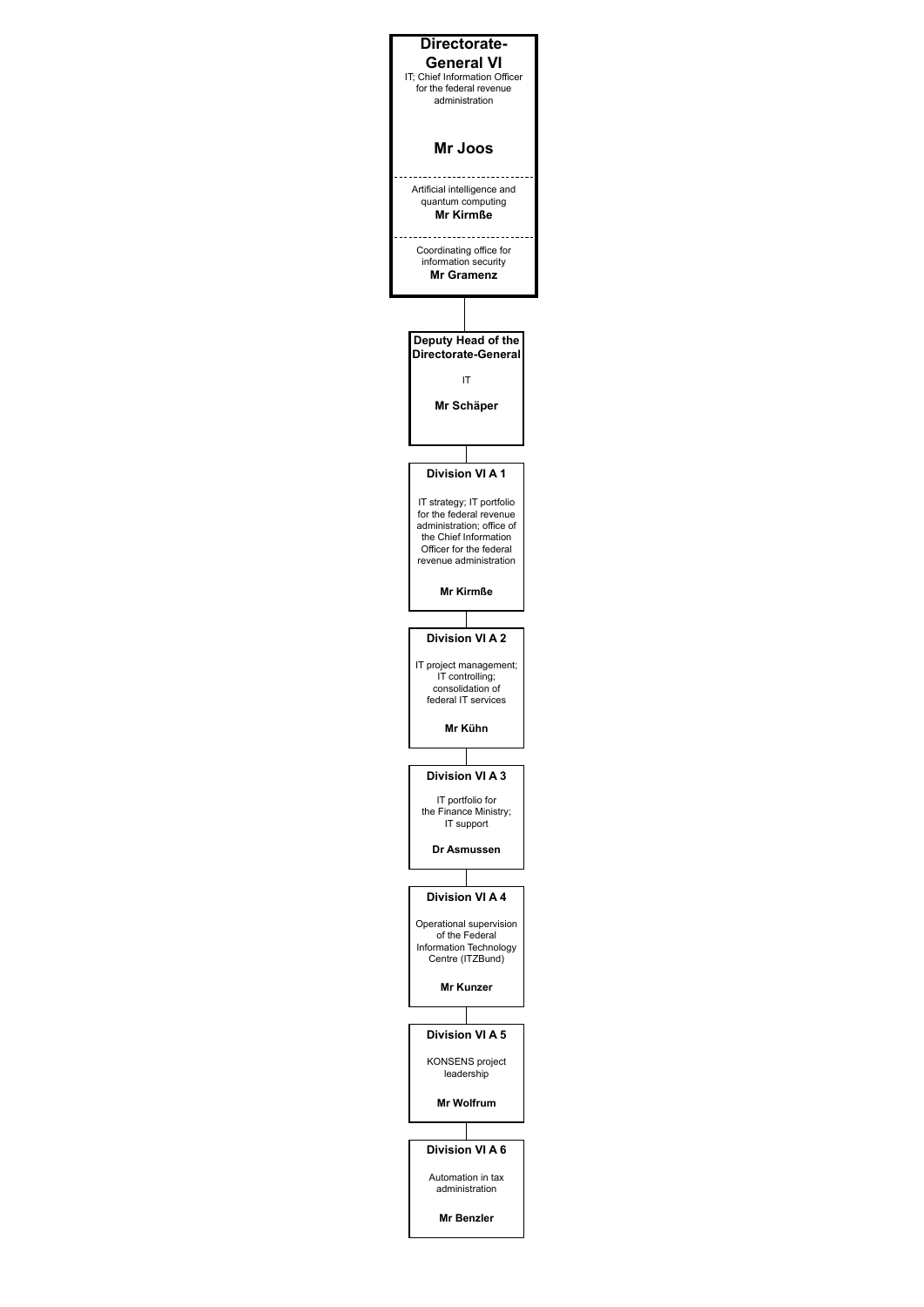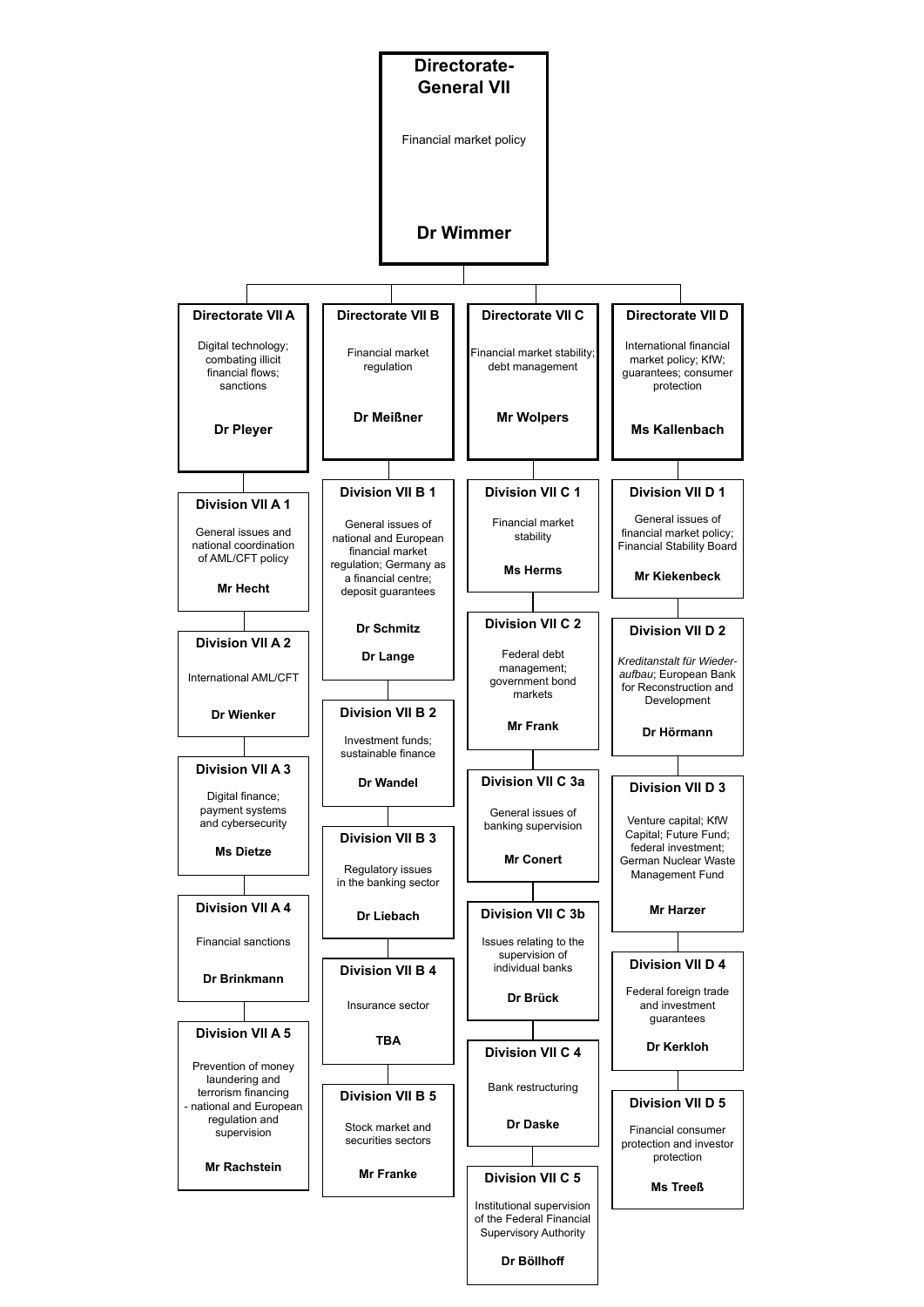